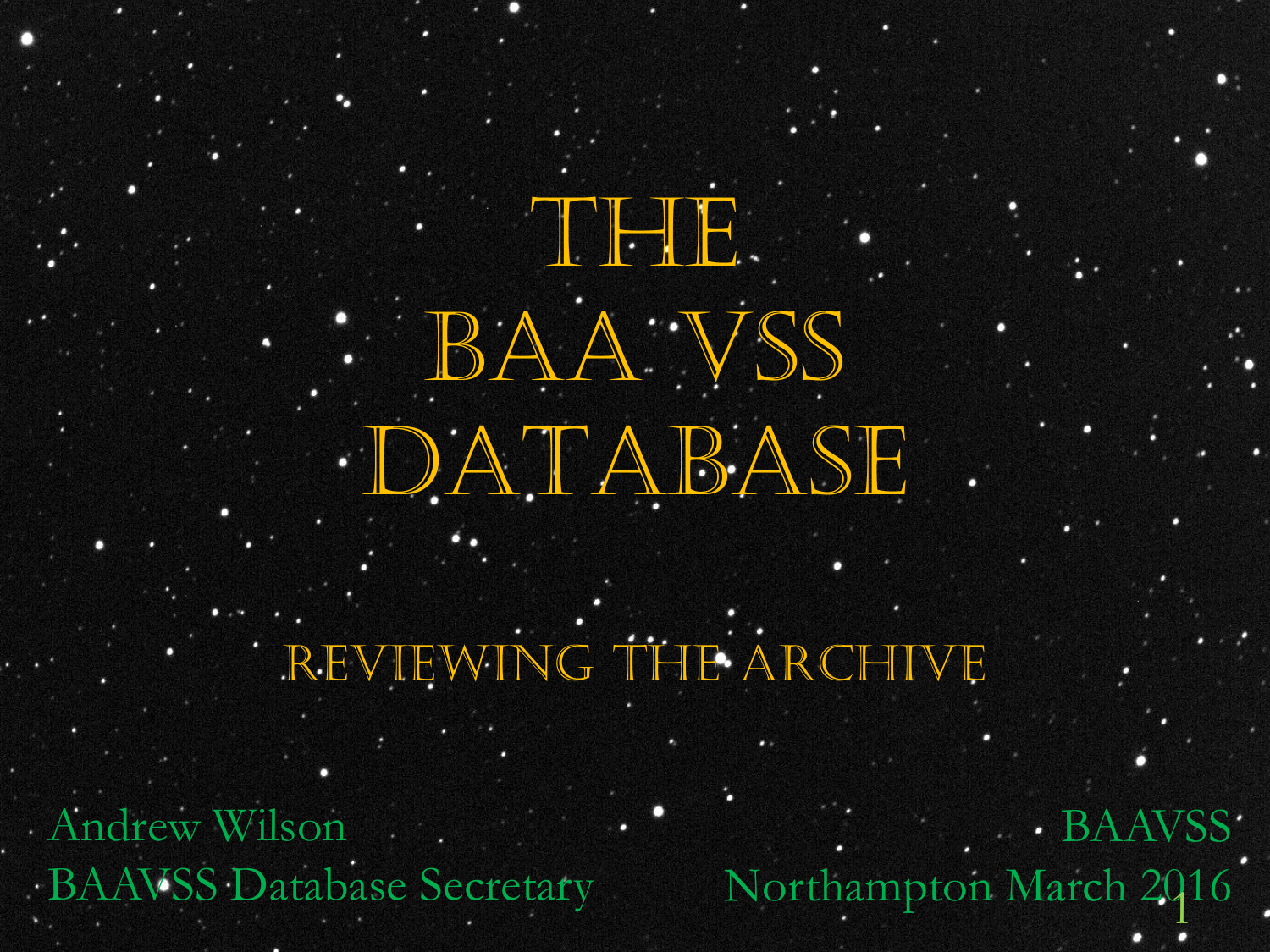## Update

As of 18th March 2016 .

– 2,739,651 observations made by 943 observers of 2707 stars

2

- Visual 2,000,234
	- $\cdot$  CCD 732,052
	- DSLR 5,621
- . · Photographic 1,744

• Observations are added to the AAVSO International Database quarterly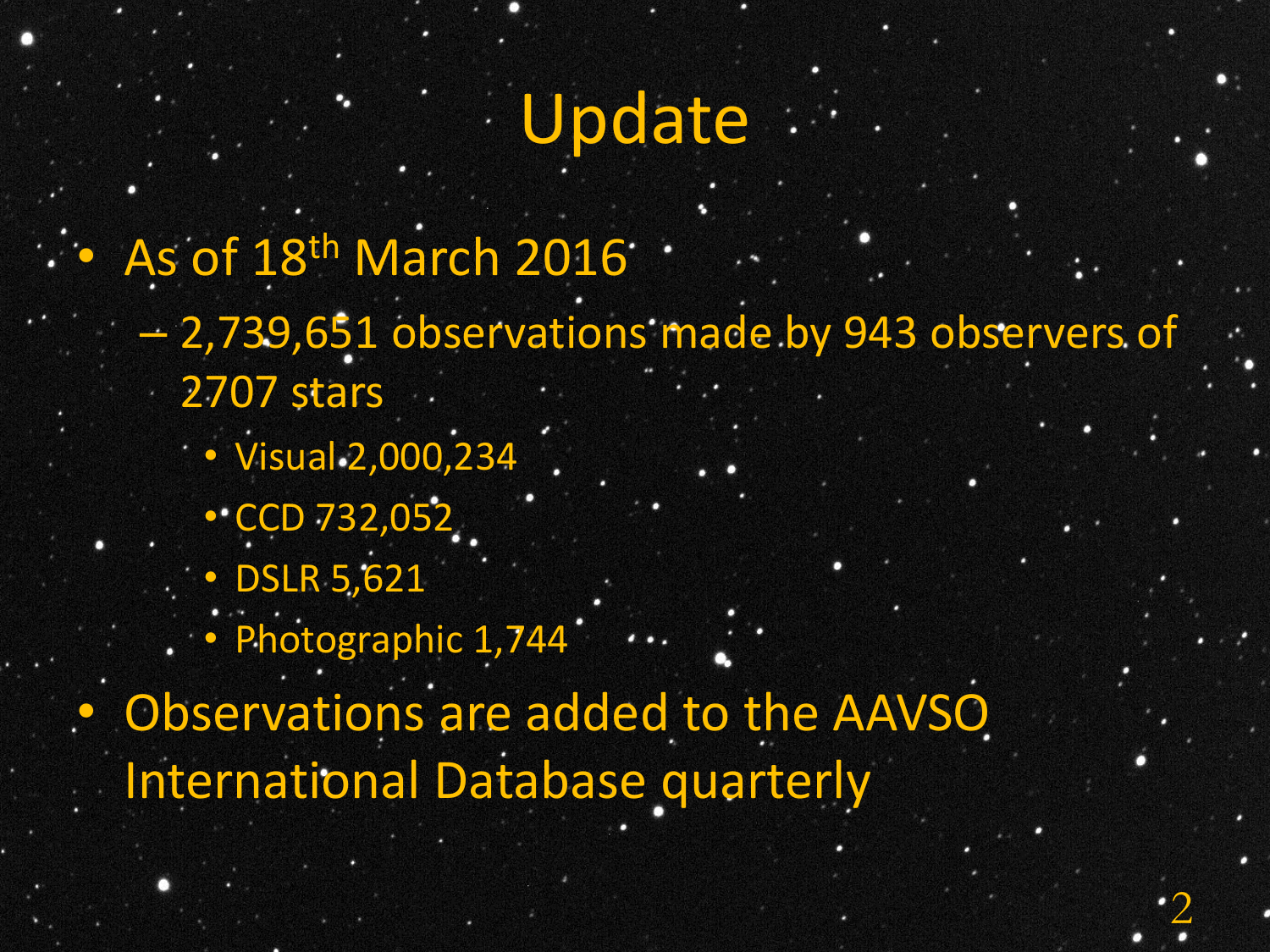Top 6 Visual Observers

1. Gary Poyner 236,329 2. Tony Markham 137,887 3. John Toone 123,232 4. Mike Gainsford 73,779 5. Shaun Albrighton 70,017 6. C F Butterworth 68,524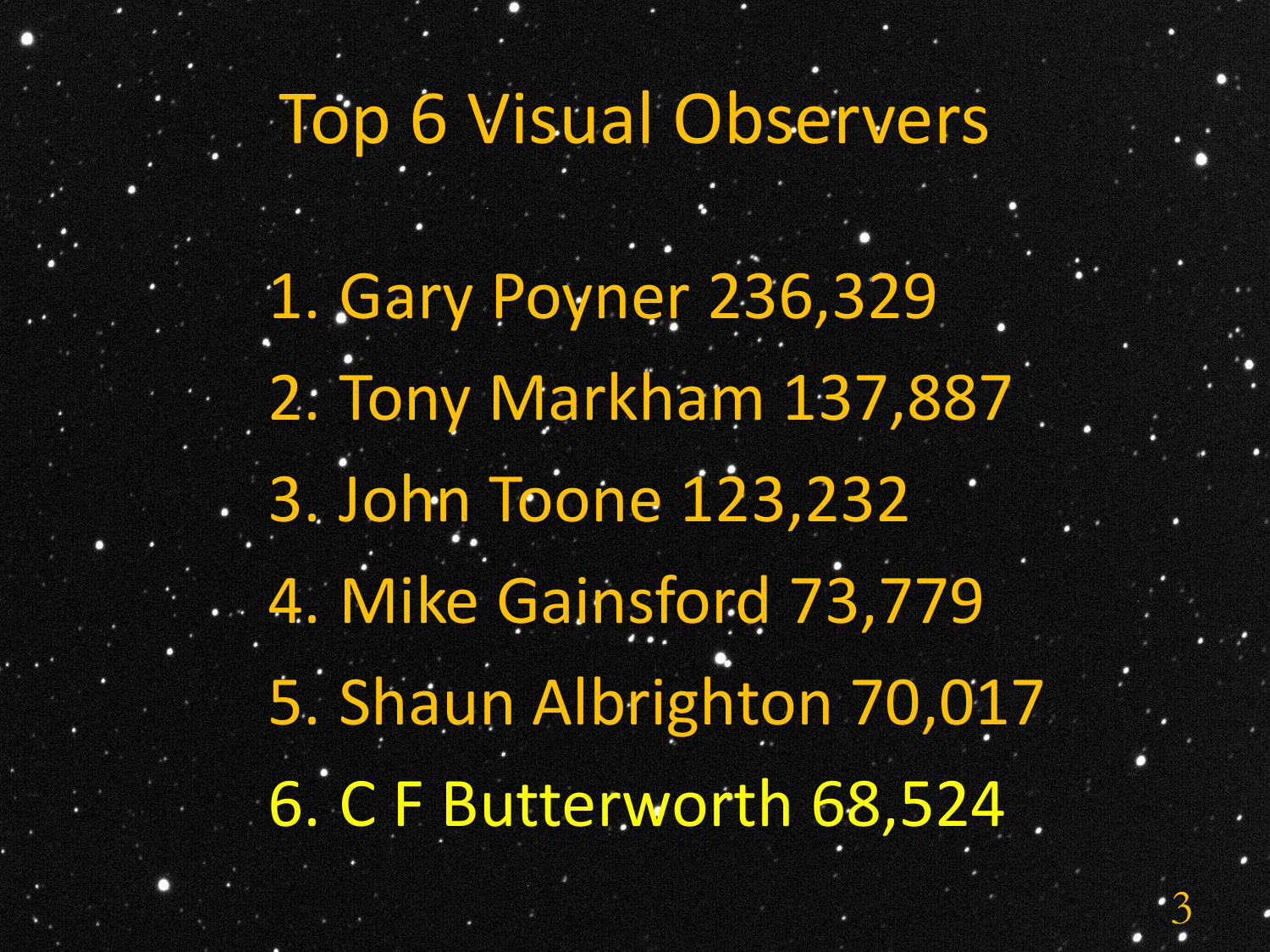## Top 5 CCD Observers

1. David Boyd 267,791 2. Ian Miller 200,794 3. Roger Pickard 149,987 4. John Rock 31,252 5. Graham Darlington 22,436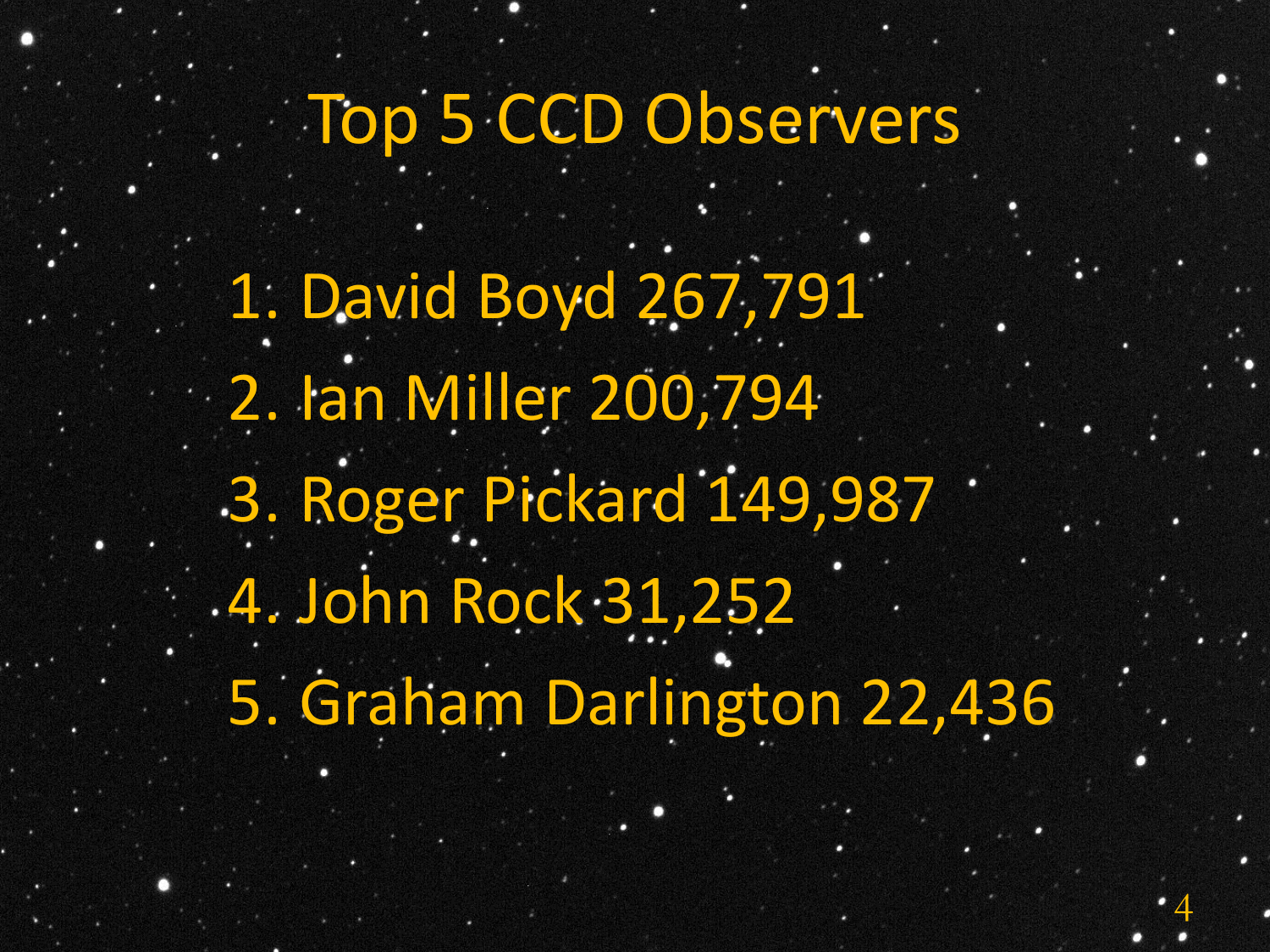## BAAVSS Online Database



#### Welcome to the BAAVSS online database!

This database contains the observations of the British Astronomical Association Variable Star Section with observations dating back to 1862. Observations may be reviewed and downloaded by using the buttons below. Please acknowledge the BAAVSS in any publications where this data is used by including the following note (or similar):-

"The BAAVSS database is acknowledged as the (part) source of data on which this article was based." The database contains all observations received to date, including those received in 2014.

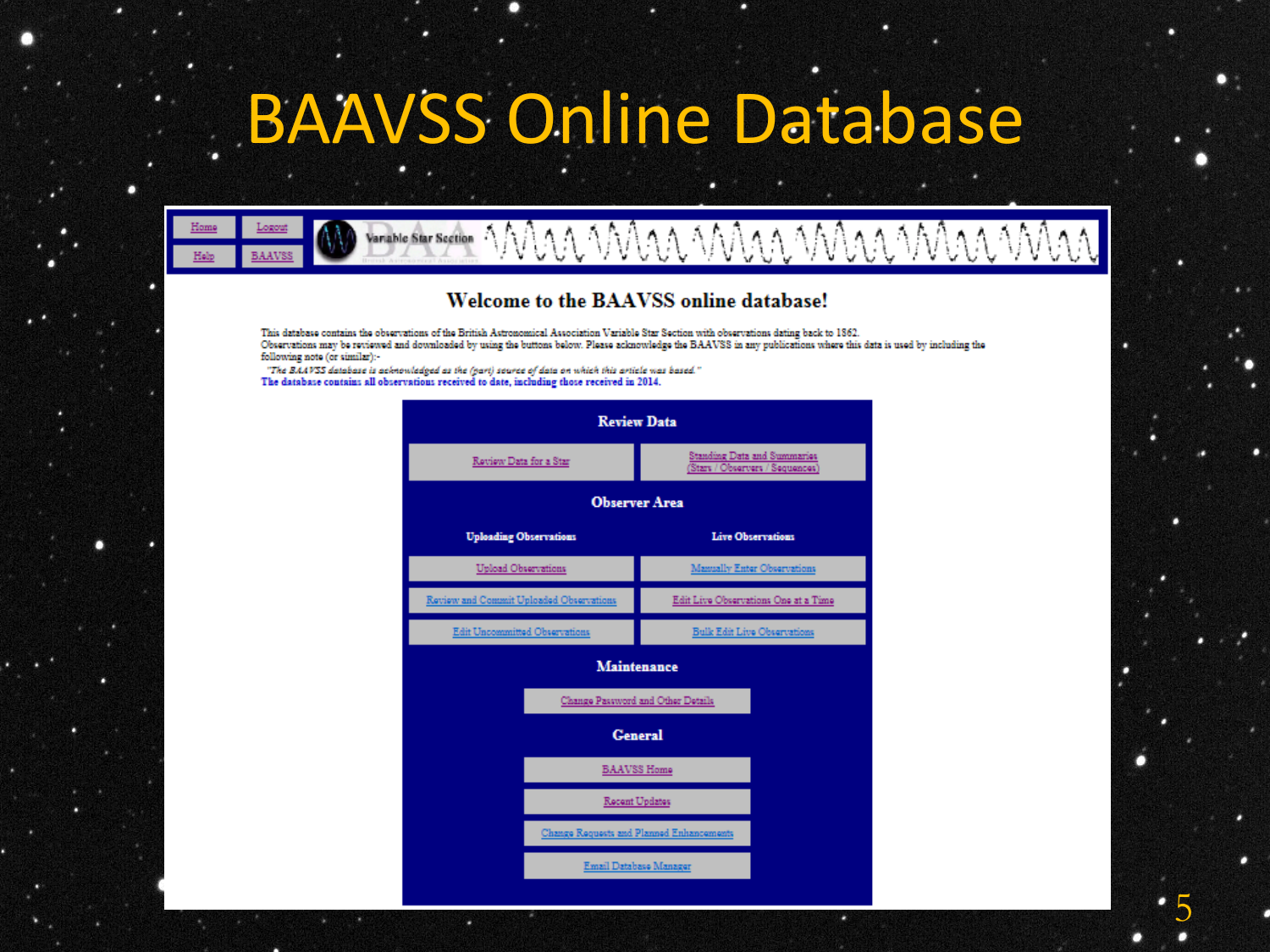## Online Observation Entry

- 72 user accounts created.
- 30 users have submitted observations
	- Why do most users not submit observations? - Just wanted a login without knowing what it was for? – New to variable star observing? – Put off by the submission process?

6

I have started to give more general VSS information in reply to login requests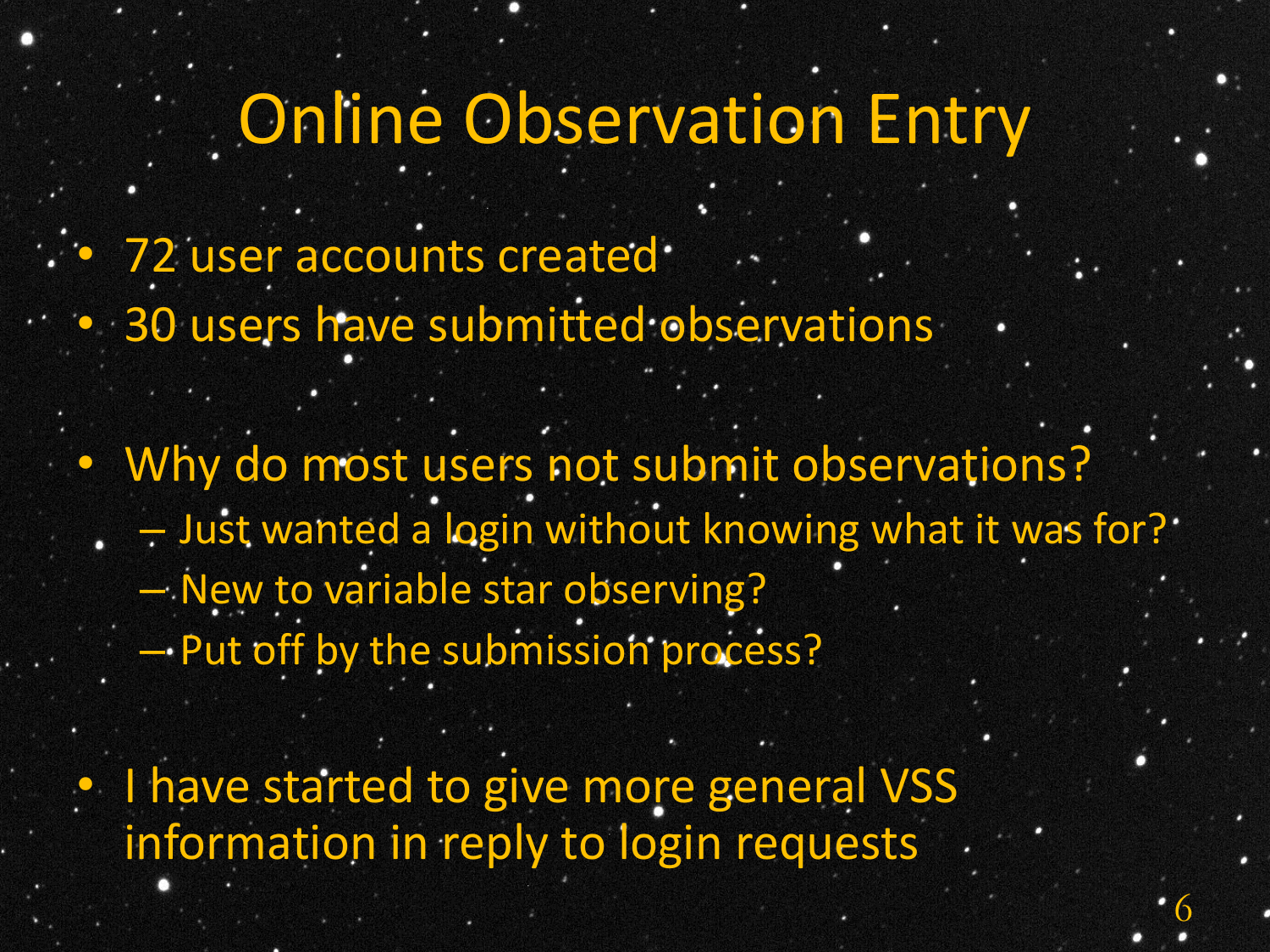# Active Observers by Year (3rd Jan 2016)

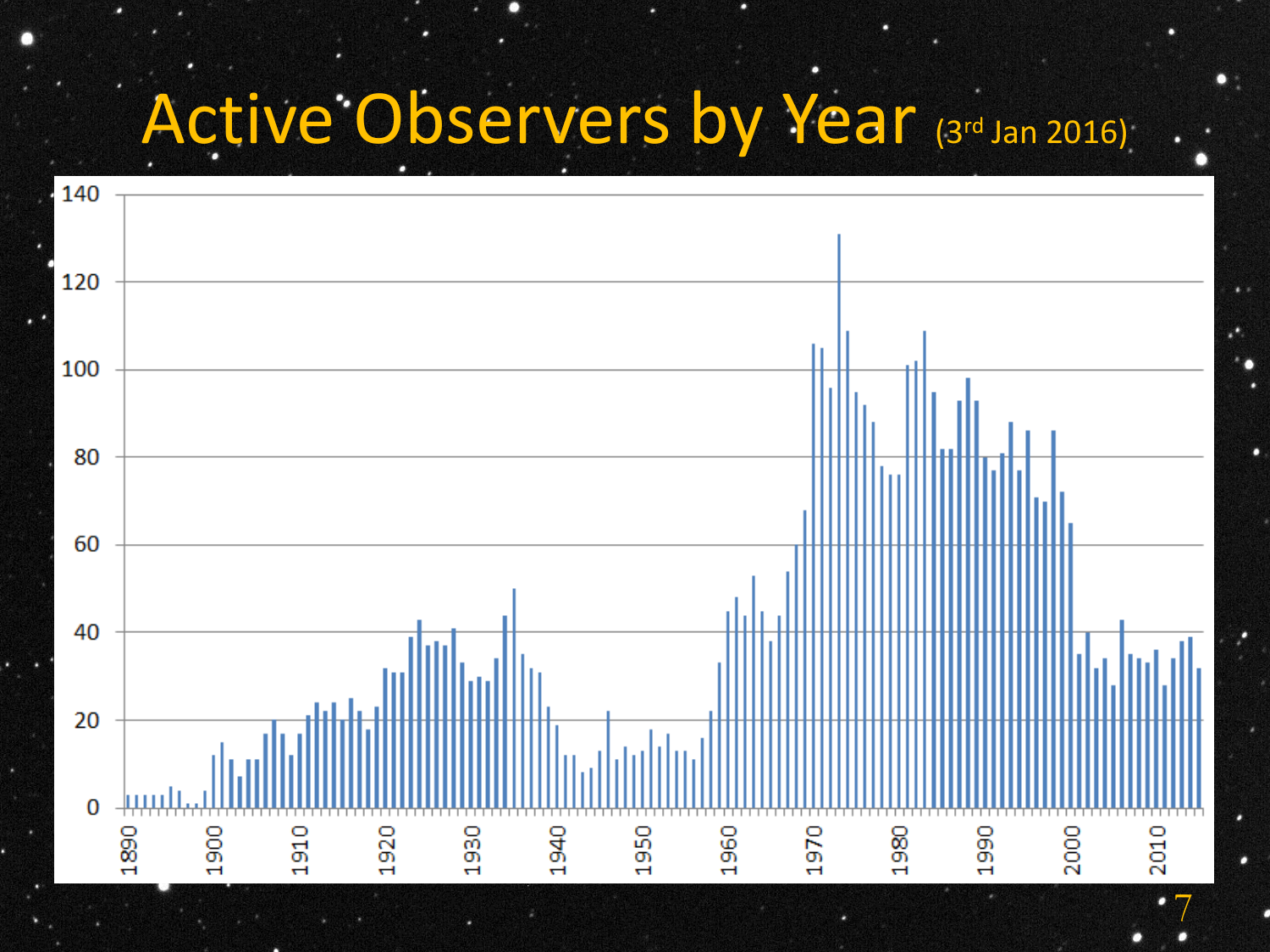# New Observers by Year (3rd Jan 2016)

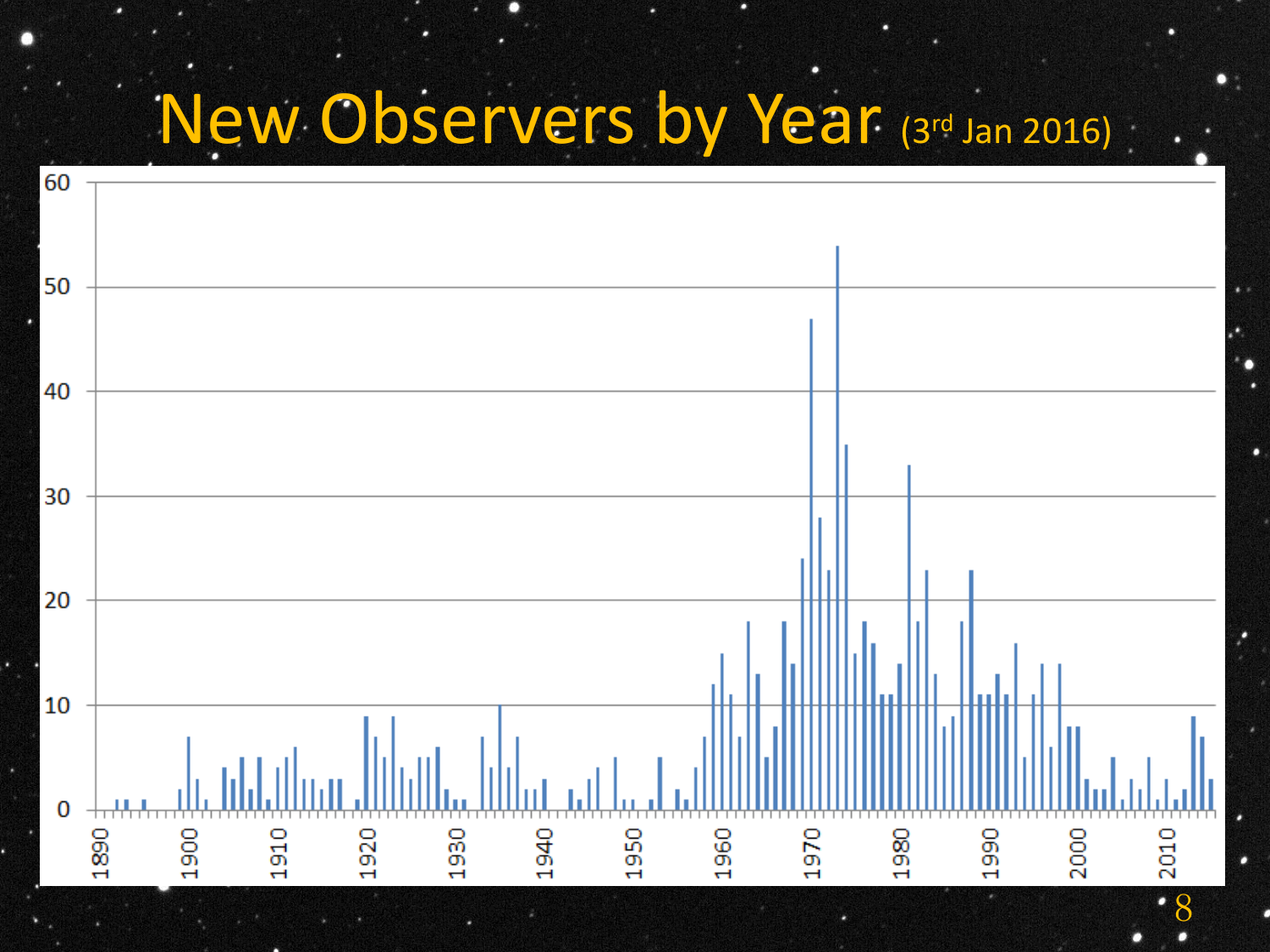# Observers Stopping by Year (3rd Jan 2016).

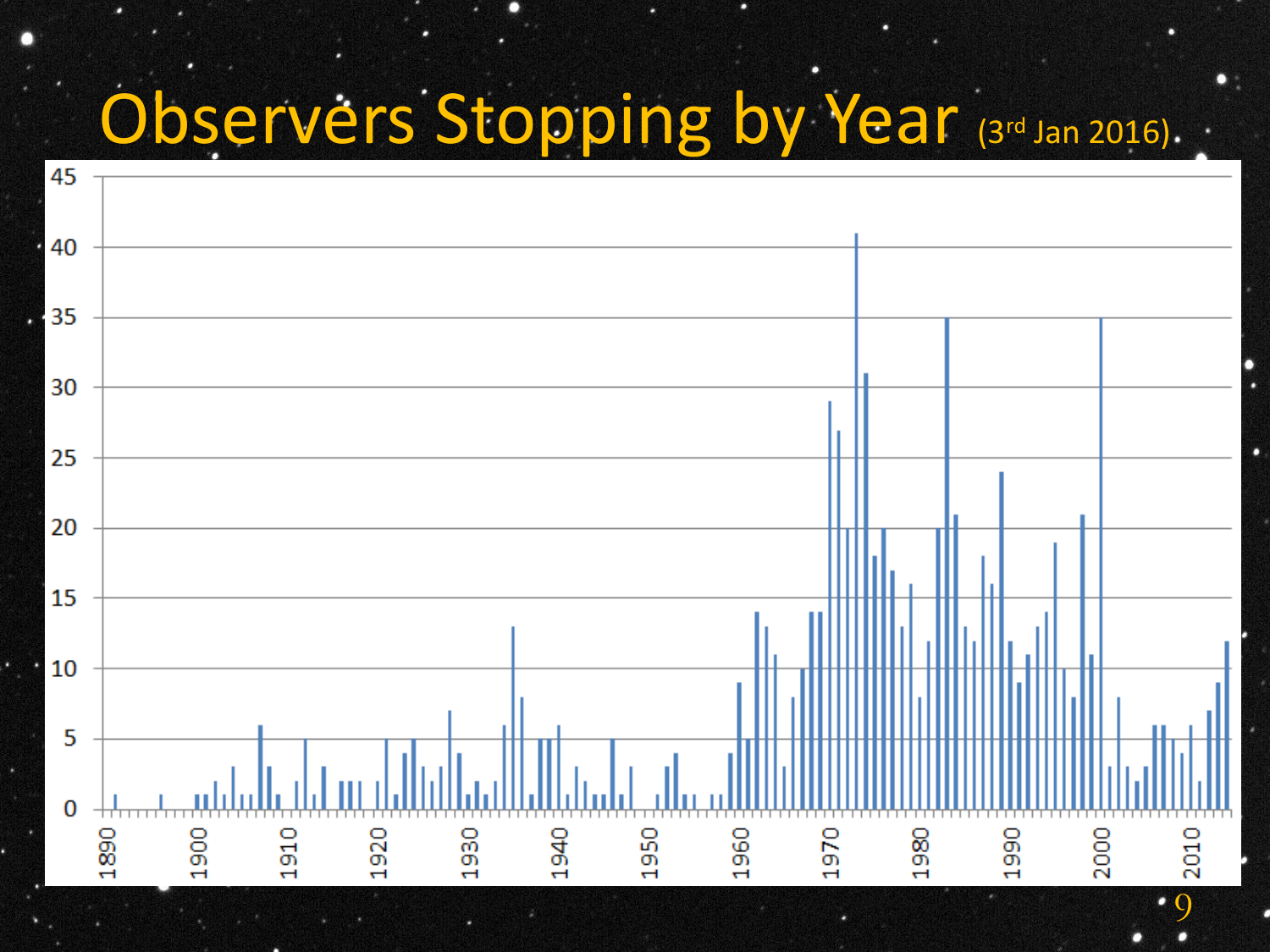## Observations Per Year (3rd Jan 2016)

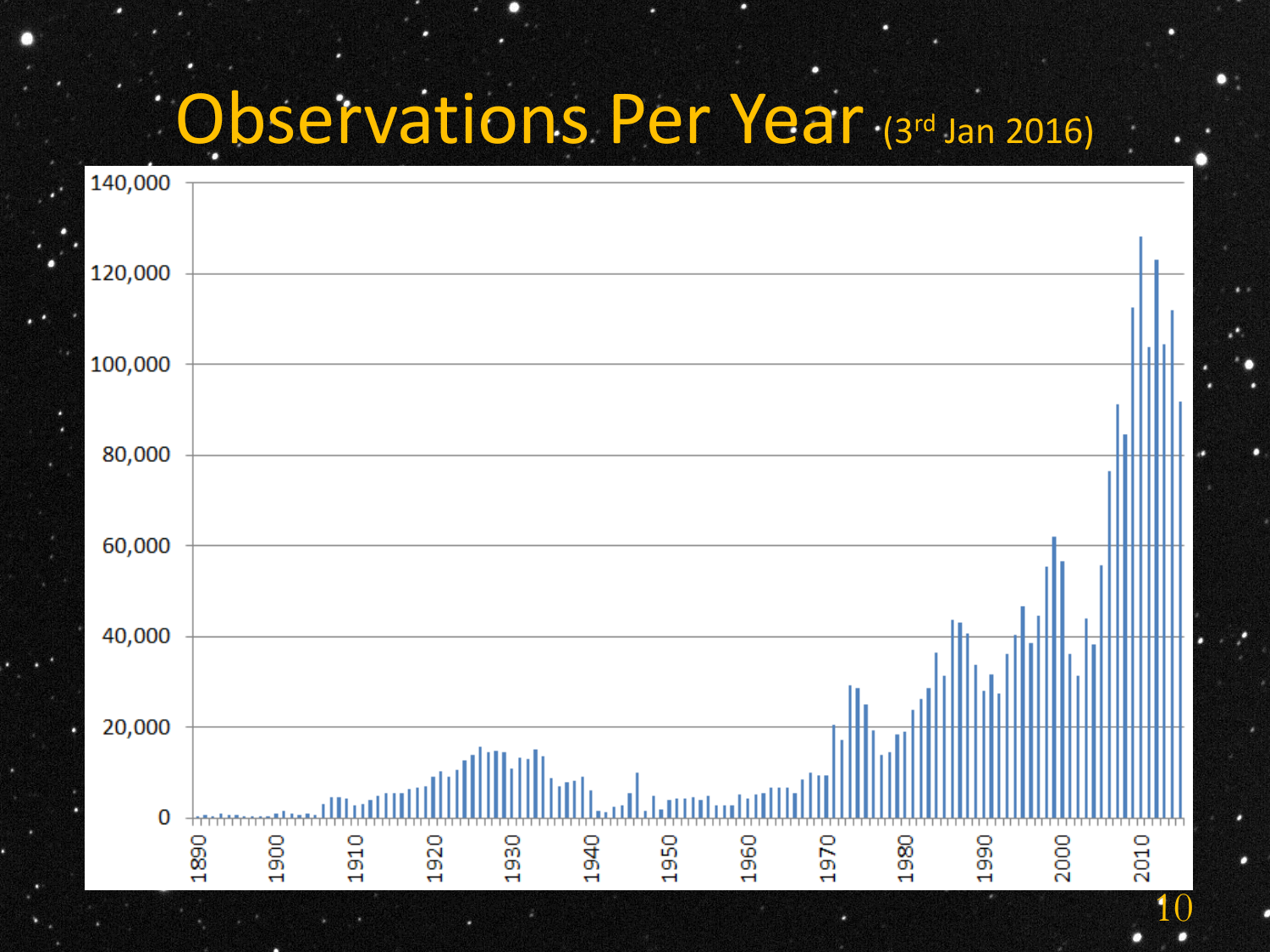# Thoughts.

There was a big surge in the number of observers between the 1970's to 2000

• We are now back at the pre-1970's and pre-WWII active observer numbers

• Some people ask for logins and either don't submit observations or quickly stop

– Is there anything we can do to retain more observers?

11

– Can we make it easier to submit observations?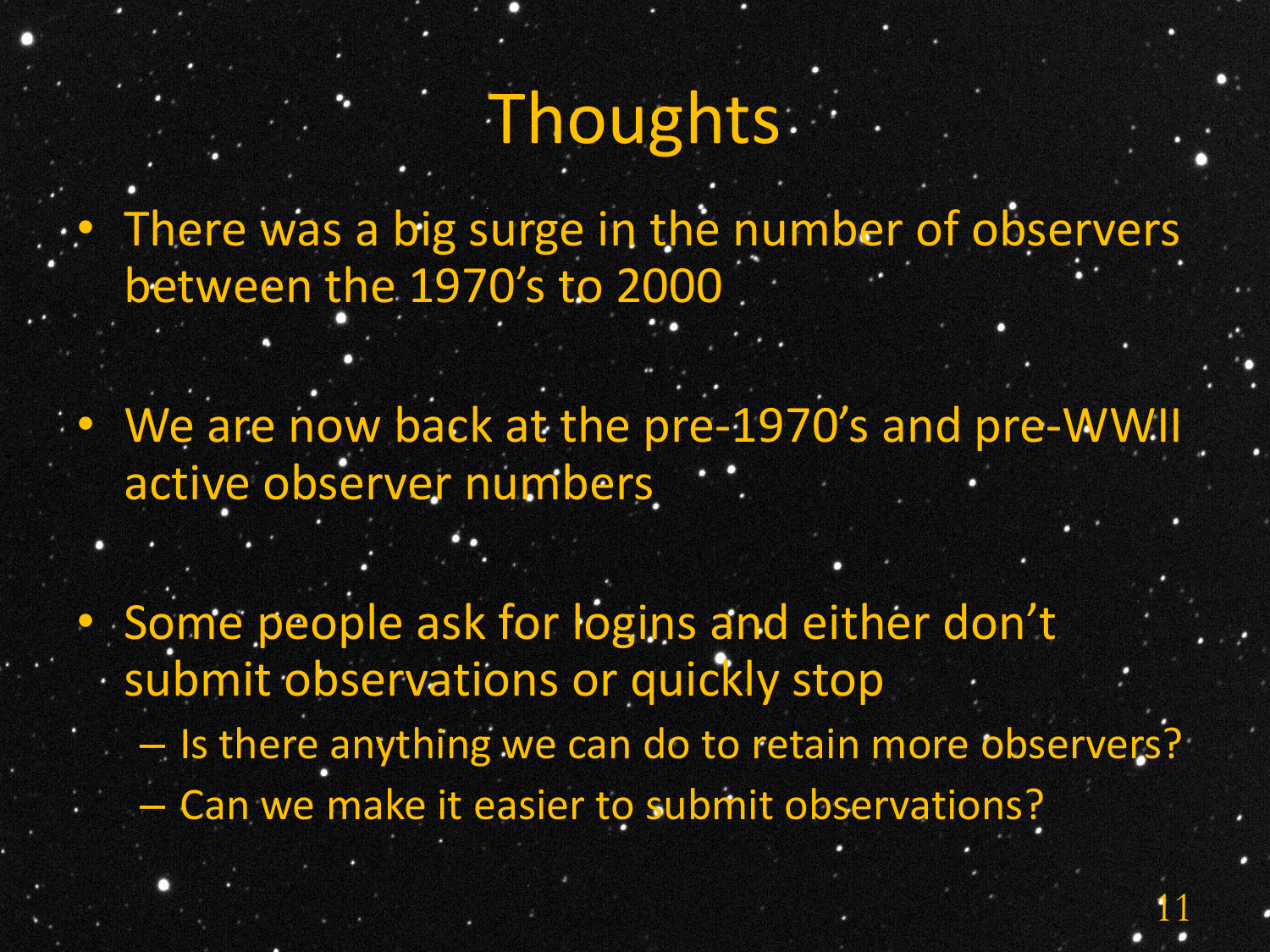### Possible Future Developments

- Improve Visual and CCD spreadsheets.
- Improve online entry
	- Add capability to produce phase plots of data
- Add PEP observations
- Recalculation of magnitudes to latest sequence - Prototype built but not clear whether this will go properly live